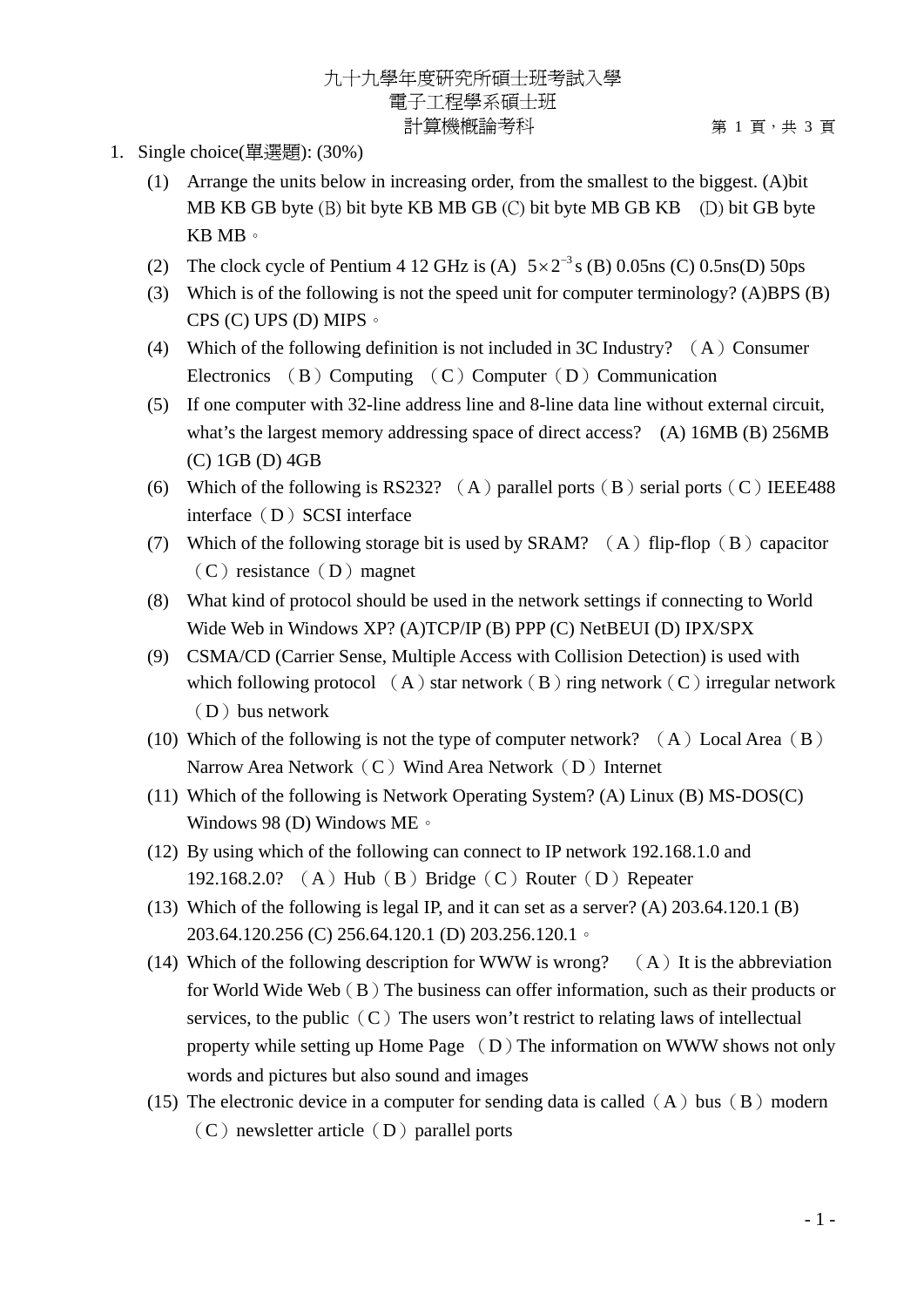## 九十九學年度研究所碩士班考試入學 電子工程學系碩士班 計算機概論考科 第 2 頁 · 共 3 頁

- 2. How long is a CUP with 5MIPS labeling going to take if it performs 100 million instructions? (5%)
- 3. If one computer with 1 MB the largest fixed address memory, then how many lines of its address bus should be? (5%)
- 4. Draw and explain the following topologies of Local Area Networks: Bus, Star and Ring. (10%)
- 5. Explain the following terms. (10%)
	- a. Accumulator
	- b. Dynamic Random Access Memory
	- c. Year 2038
	- d. SET
	- e. Power PC
- 6. Describe the different between LAN,MAN and WAN. (10%)
- 7. Describe the IDE, AGP, PCI-E and PCI interface. (10%)
- 8. What are the outputs of the following C and Visual Basic programs? (20%)

```
a. #include<stdio.h>
```

```
#define f(x)(2*x*x+3*x+9)void main() 
    { 
           int i; 
          for (i=1; i<9; i+=2)printf("%d,%d \n", f(i),f(i+1));
    } 
b. #include<stdio.h> 
   void V(int *i, int *j) 
    { 
         *i=*j+4;
         *j=*j-2;
         printf("%d %d \n", *i,*j);
    } 
    void VV(int *a, int b) 
    { 
         *a+=3;
         b^* = 2;
         printf("%d %d \n", *a,b);
         V(a, \&b);}
```